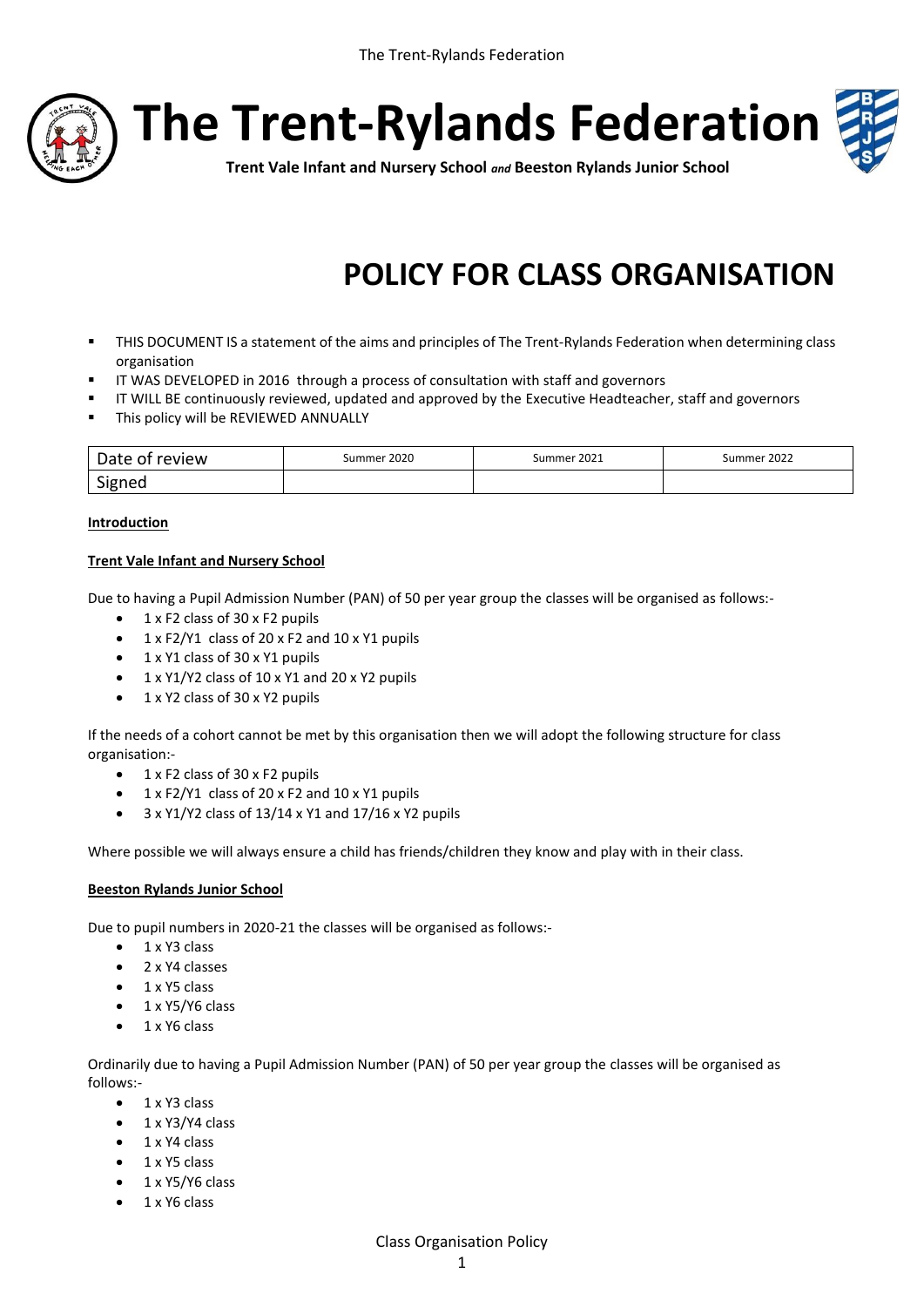If the needs of a cohort cannot be met by this organisation then we will seek to find an alternative structure that is more suited to the needs of the children in school.

Where possible we will always ensure a child has friends/children they know and play with in their class.

## **Aims**

We are committed to ensuring that each child achieves their potential while they are with us at Trent Vale and have the following aims when organising the classes for each academic year: -

- To take great care in deciding which class each child will be in.
- To take into consideration each child's friends, learning style, confidence, self-esteem, behaviour and the progress and attainment they have achieved so far.
- To consider which class teacher, teaching style and mix of ages that will be best for each individual child.
- To have a full range of ability in each class.
- To have similar numbers of boys and girls in each class.

## **Additional strategies to ensure we achieve our aims**

*\*Some of these might not be able to be safely undertaken during Covid-19 restrictions*

# **F1 – Nursery (see Admissions Policy)**

- Parents will be asked whether they would prefer full days, a morning place or afternoon place. Every effort will be given to offer parents a place of their choice.
- In the event that there are more requests for morning places than there are spaces available then priority will be given to those children who are from families who we know have children eligible for Pupil Premium funding and then to those children who have been on the waiting list the longest.
- In the event that there are more requests for afternoon places than there are spaces available then priority will be given to those children who have been on the waiting list the longest.
- Once a child has been admitted, unless there are exceptional circumstances, we will not change a child's place from morning to afternoon or vice versa.
- \*Home visits and/or a meeting at school will be arranged to give parents and children the opportunity to meet the nursery teacher.

# **F2 – Reception**

- \*Visits to all pre-school settings will be undertaken by either F2 teachers or the Executive Headteacher to meet children joining Trent Vale from other settings than our nursery.
- Information from our nursery staff and other pre-school settings will be used to decide which class each child should go into.
- There will be a proportional spread of children who have not attended our nursery in each class.
- There will be a proportional spread of children with Autumn, Spring and Summer birthdays so that all of the oldest children or youngest children are not put in one class.
- Unless advised otherwise, children who have attended the same pre-school setting will be put into the same class

#### **Year 1**

 The end of F2 results will be used to help determine which children go into the mixed F2/Y1 class, the Y1 class and the mixed Y1/Y2 class, but each class will contain children who have securely achieved a Good Level of Development (GLD), those who have achieved a GLD but at an emerging level and those who have not achieved a GLD. We will ensure all children have at least one child they are friends with from their previous class.

#### **Year 2-6**

Follow the aims of this policy. No additional strategies are necessary.

#### **Monitoring and Review**

The SLT will monitor the composition of each class to ensure it meets the aims of this policy.